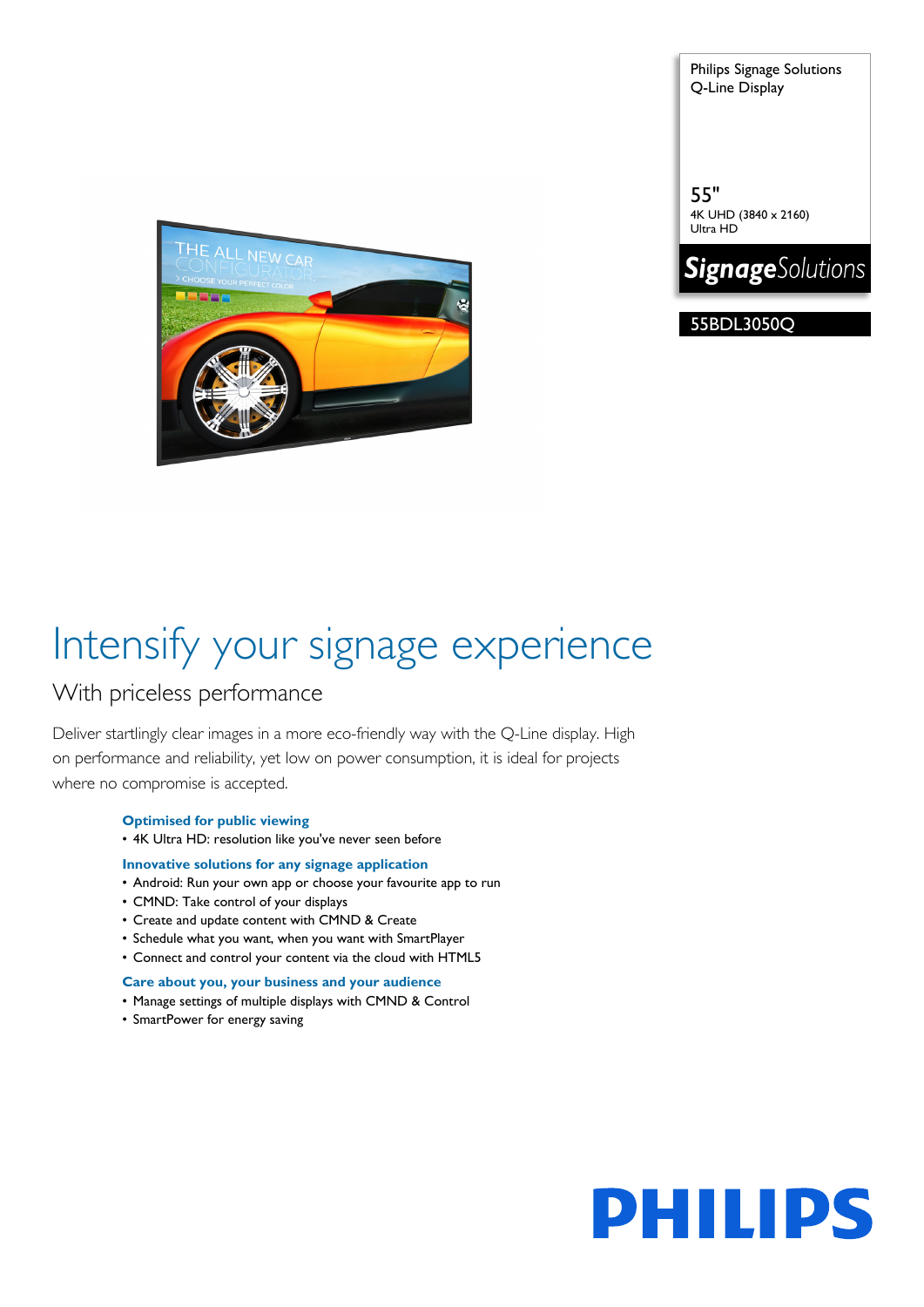## **Highlights**

#### **4K Ultra-HD Resolution**

See your Signage Solutions like never before thanks to four times the resolution of a conventional Full HD display. 3840 x 2160 pixels provide and image so refined, so lifelike, it's a window to a new world.

#### **Powered by Android**

With Android OS integrated into the display, you can work with the most developed OS on the planet and save your own app directly into the display. Or, choose from the large library of Android apps and play content from there. With the built-in scheduler, you can daypart your apps and content based on your customer and time of day and with the autoorientation feature, showing content in portrait or landscape is as simple as turning the display.

#### **CMND and Create**



Design and create compelling content with CMND & Create, a powerful authoring tool. With a drag and drop interface, preloaded templates, and integrated widgets, you'll be able to amaze your customers with compelling content. Available in portrait and landscape mode.

#### **CMND**



A robust display management platform, CMND puts the power back into your hands. Update and manage content with CMND & Create or control your settings with CMND & Control. It's all possible with CMND.

#### **CMND and Control**



With CMND & Control, easily manage multiple displays in a central location. With real time display monitoring, setting and software updates from a remote location, and the ability to customise and configure multiple displays at once, such as video wall or menu board displays, controlling your suite of displays has never been easier.

#### **SmartBrowser**



Connect and control your content via the cloud with the integrated HTML5 browser. Design your signage content online and connect it with a display or with your entire network. Simply plug in a RJ45 Internet cable for network connection and connect the display with the dedicated URL address, and you are ready to play your cloud-based content.

#### **SmartPlayer**



Turn your USB into a true cost-effective digital signage device. Simply save your content (video, audio, pictures) on your USB and plug into your display. Create your playlist and schedule your content via the on-screen menu, and enjoy your own playlists anytime, anywhere.

#### **SmartPower**



The backlight intensity can be controlled and pre-set by the system to reduce the power consumption by up to 50%, which saves substantially on energy costs.

SmartPlayer

SmartPower

ULTRA<br>Resolution